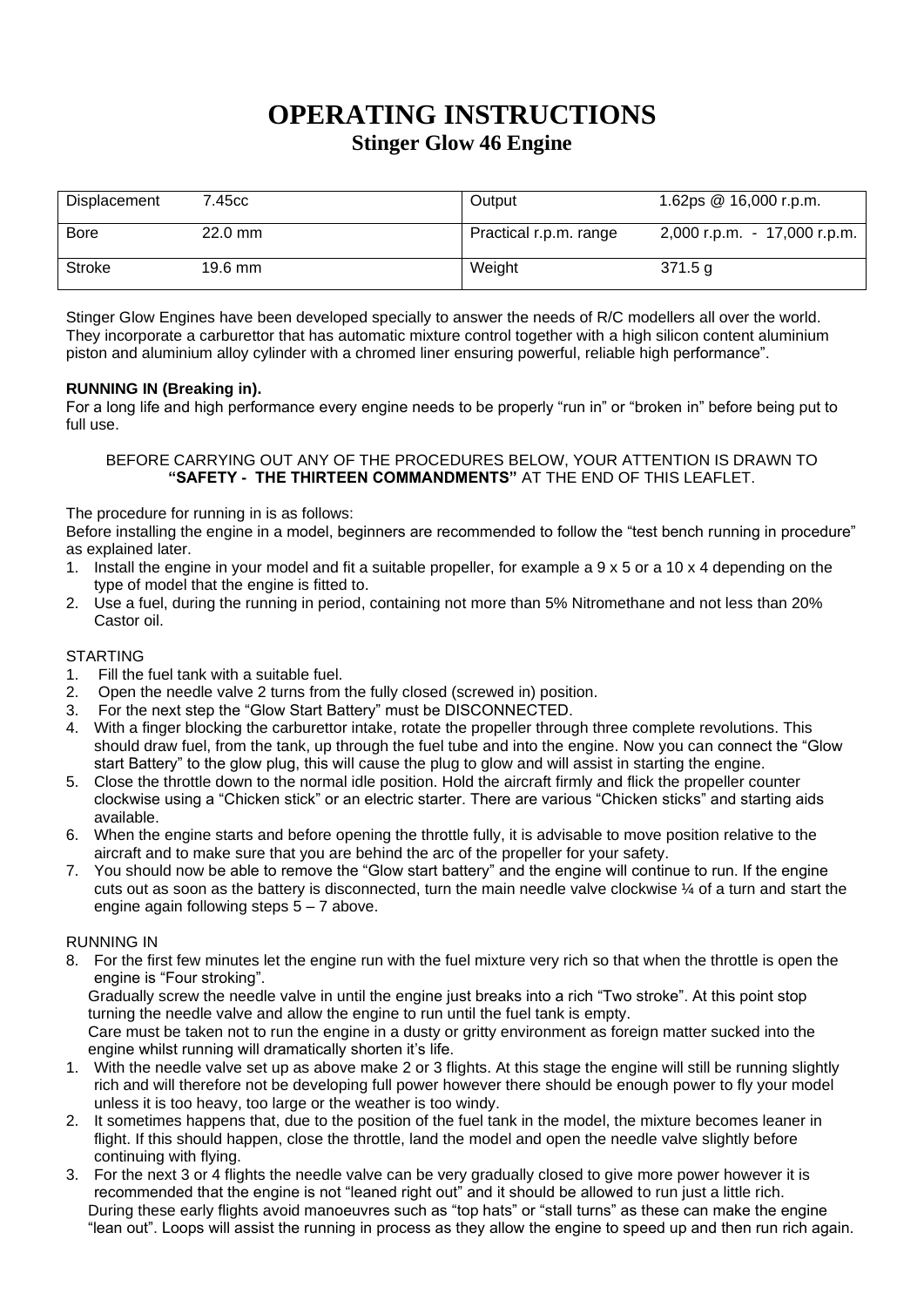4. After 6 to 10 flights, it should be possible to run the engine continuously at its optimum needle valve setting. This setting is with the needle valve adjusted  $\frac{1}{4}$  to  $\frac{1}{2}$  a turn on the rich side of the position at which the engine reaches it's highest speed.

Your engine can be said to be run in when it holds a steady speed at the optimum setting. Never attempt to lean the engine out to far to obtain a few more revs as this will cause the engine to run too hot and it may be damaged by overheating.

#### TEST BENCH (Running in)

- 1. Install the engine in a suitable bench mount. Use a 10 x 6 or 11 x 6 propeller and run the engine for approximately 10 minutes with the needle valve adjusted so the engine is running rich "four stroking".
- 2. Close the needle valve until the engine speed picks up and the engine starts to "two stroke". Allow the engine to run like this for about 30 seconds only and then re-open the needle valve until the engine resumes four stroking. Run for a further 2 minutes.
- 3. Repeat this procedure, alternately running the engine fast and slow by means of the needle valve. Gradually extend the periods of high speed running until a total test running time of 30 minutes has been achieved. Using this method of running alternatively rich (cool) and lean (hot) helps the engine to run in.
- 4. Now gradually close the needle valve until the engine reaches its maximum r.p.m. and then open the needle valve very slightly as a safety margin. If, at this stage, the engine holds a steady speed then the initial running in is complete. If the engine will not hold a steady speed extend the running in period as necessary.
- 5. After running in and before installing the engine in your model it is advisable to check carburettor adjustment. Refer to the separate carburettor instruction sheet.

#### **INSTALLATION**

Mount the engine securely on to the engine mounting using steel screws and locknuts. Particular care must be taken to ensure correct alignment of the lugs on the engine mounting. An incorrectly mounted engine can give rise to vibration and can also damage the engine itself. Special care must also be taken to ensure that mounting holes in the engine and the mounting are correctly aligned so that the engine is not damaged when the mounting screws are tightened.

#### **FUEL**

Use a good quality commercial fuel or one of the blends shown in the table. Fuel "A" is for ordinary use Fuel "B" is for use where more power is required.

Use only Castor oil and Methanol of the highest quality and purity.

| <b>METHANOL</b>      | 75% | 65% |
|----------------------|-----|-----|
| <b>CASTOR</b><br>OIL | 20% | 20% |
| NITROMETHANE         | 5%  | 15% |

Synthetic lubricants are less tolerant of a "lean run" than Castor oil. If a synthetic oil is used in a fuel mixture, the needle valve should be set a little rich as a safety measure in case the engine runs too lean whilst in the air. In Helicopter installations it may be necessary to experiment with different glow plugs and fuels to obtain optimum mid range performance. Whatever fuel is used the engine should be checked to ensure that it is sufficiently run in to operate satisfactorily on the chosen fuel. Do not use fuels containing less than 20% lubricant.

### **GLOW PLUGS**

Select a plug that will give the most satisfactory results. We would suggest a medium cold plug for this engine.

#### **PROPELLER**

Use a well-balanced propeller only. You will need to experiment with propeller sizes, as performance will vary depending on the model that the engine is fitted to.

Below is a chart of recommended sizes. This chart will give you a starting point for your experiments.

|                  | 40 SIZE                     | $46 - 51$ SIZE              |
|------------------|-----------------------------|-----------------------------|
| R/C STUNT        | $10 \times 6 - 11 \times 6$ | $10 \times 7 - 11 \times 6$ |
| <b>SCALE</b>     | $11 \times 6 - 12 \times 4$ | $11 \times 6 - 12 \times 5$ |
| <b>R/C SPORT</b> | $10 \times 6 - 11 \times 6$ | $10 \times 7 - 11 \times 6$ |

#### **MAINTENANCE**

- 1. Avoid unnecessary dismantling of your engine.
- 2. Always keep your engine clean and do not let dirt or dust enter the engine through the intake or the exhaust.
- 3. Fuel should be filtered. Use a fuel filter on your fuel container and another filter in the fuel line from the tank to the carburettor.
- 4. If the engine is fitted with a flywheel instead of an aircraft propeller, do not allow the engine to run at peak revolutions without adequate provision for cooling.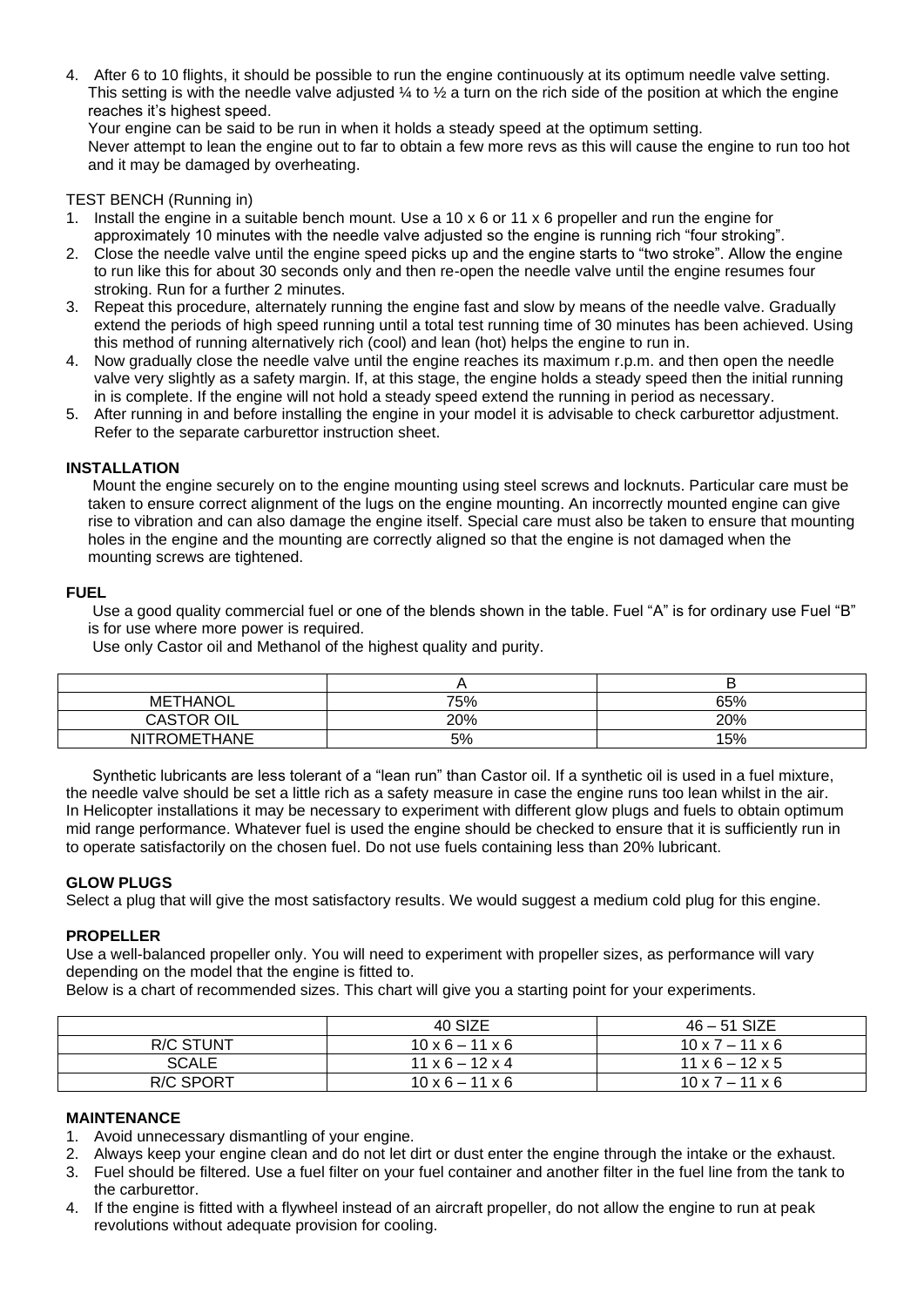## **ADJUSTING THE CARBURETTOR**

Two adjustable controls are provided on this carburettor.

- 1. The main needle valve (located on the right hand side of carburettor) Part No MN4626 see overleaf
- 2. The mixture control screw (centre needle valve) Part No CN4615 see overleaf

## SETTING UP

NOTE. The high-speed set-up MUST be carried out before the idle speed is adjusted. Settings may change as the engine "Runs in" and may need readjusting after the engine has been run for an hour or so.

1. The main needle valve is used in the same way as on all model engines. It is used for adjusting the high-speed set-up of the engine.

Start the engine and with the throttle fully open gradually close the needle valve until the engine is running at its maximum speed. Caution, do not close the needle valve too far as this will "lean out" the mixture too much and cause the engine to run too hot and slow down.

Set the needle valve just slightly on the rich side of the peak r.p.m setting.

Make sure that the engine is fully run in (about 1 hour of total running time in short runs) before operating continuously at full throttle.

After setting the main needle valve it may be necessary to set the idle mixture to obtain reliable idle performance.

- 2. The mixture control centre needle valve is for adjusting fuel mixture at part throttle and idle speeds. Having set the main needle as described above, close the throttle. The engine should idle continuously.
- 3. If the engine idles unevenly, open the throttle, if the engine hesitates before picking up speed it is probable that the idle mixture is too rich. Check this by closing the throttle and letting the engine idle for about 5 seconds before again opening up. If the engine now puffs out a good deal of smoke and hesitates or even stops, it will be necessary to close the mixture control centre needle valve. Do this by inserting a small screwdriver into the recessed screw on the right hand side of the carburettor and turning it clockwise about ½ turn.
- 4. If instead of being too rich, the mixture is too lean, the engine will stop when the throttle is closed, or will lose speed while idling and then cut out abruptly (without smoking) when the throttle is opened again. In this case turn the mixture control centre needle valve about ½ turn counter clockwise.
- 5. The mixture control centre needle valve adjustment is not critical and by remembering the symptoms of rich and lean running, mentioned above, it is a simple matter to get to the best setting.

## **SAFETY: THE THIRTEEN COMMANDMENTS**

Please observe the following safety information: Your model engine is not a toy but a precision engineered motor, which if abused, or if these safety precautions are ignored, is powerful enough to injure the user and / or bystanders.

STINGER ENGINES ARE UNSUITABLE FOR USE BY PEOPLE UNDER 14 YEARS OF AGE.

- 1. Keep onlookers at a distance of at least 5 metres when operating your engine.
- 2. During initial running, mount the engine securely in an engine test stand / model, making sure that the engine is secured firmly by means of 4 x high tensile (or equivalent) bolts.
- FAILURE TO FIRMLY SECURE YOUR ENGINE CAN LEAD TO SERIOUS PERSONAL INJURY!
- 3. Use a good quality, balanced propeller of correct size and pitch. See specification table for this information.
- 4. Check propeller before installation and before each engine operation for any cracks or defects. Fit a new propeller in you have any doubts. Ensure that the propeller type matches the rotation of your engine and that the propeller is bolted securely to your engine using a propeller wrench.
- 5. Keep face and body clear of the propeller when starting the engine. Use only a "Chicken stick" or an electric starter to crank the engine. Never use your finger to start a model engine!
- 6. Make all engine adjustments from behind the motor, keeping your body and clothing away from the rotating propeller. Do not wear loose clothing or neckties.
- 7. To stop the engine, close the throttle or disconnect the fuel tubing from the carburettor. Never put anything into a rotating propeller.
- 8. If you carry your model plane with the engine running, ensure that the aircraft is held securely at length, with engine and propeller facing away from your body as far as possible. Do NOT run engine in an area with loose sand or gravel, or in an enclosed space or indoors. Models should NEVER be flown in built-up areas, near children, or near high tension cabling or electric and telegraphic wiring.
- 9. Store fuel in a safe place and keep well away from heat sources, sparks and cigarettes.
- 10. Model engines generate a lot of heat when they run. Avoid touching your engine until it has cooled.
- 11. Model flying should only be carried out in approved places. This is usually the local model flying field.
- 12. Newcomers to model engines must read all instructions and safety warnings before running an engine. If you have any doubts about safe operation, seek advice from your local model shop or from where the engine was purchased.
- 13. Never disassemble your model engine. This will void any existing warranty agreement. Only the authorised and appointed Stinger Glow Engines service agent should carry out servicing and repairs. Please enclose details of the problem. Fuel and propeller size used, along with a copy of purchase receipt.